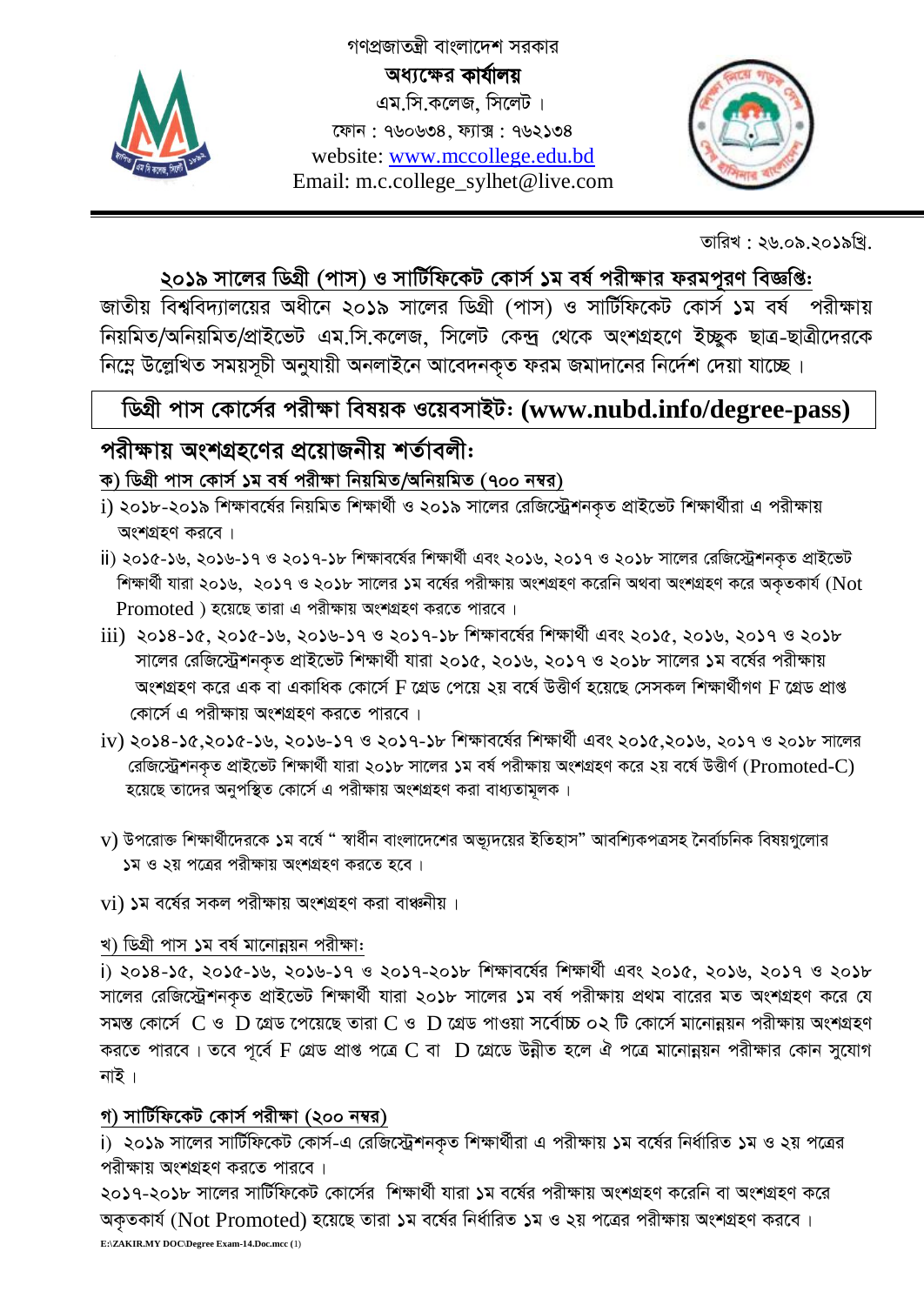jj) এ সকল শিক্ষার্থীরা ২০১৩-১৪ শিক্ষাবর্ষের সিলেবাস অনুযায়ী পরীক্ষায় অংশগ্রহণ করতে পারবে।

#### রেগুলেশন

জাতীয় বিশ্ববিদ্যালয়ের ২০১৩-২০১৪ রেগুলেশন অনুযায়ী এ পরীক্ষা অনুষ্ঠিত হবে। পূর্ণাঙ্গ রেগুলেশন বিশ্ববিদ্যালয়ের ওয়েব সাইট www.nu.ac.bd তে দেওয়া আছে।

#### পাঠ্যসূচি/সিলেবাস:

২০১৯ সালের ডিগ্রী পাস কোর্স ১ম বর্ষ পরীক্ষার সকল শিক্ষার্থীকে ২০১৩-২০১৪ শিক্ষাবর্ষের প্রণীত সিলেবাস অনুযায়ী পরীক্ষায় অংশগ্রহণ করতে হবে।

ফলাফল: এ পরীক্ষার ফলাফল গ্রেডিং পদ্ধতিতে প্রকাশ করা হবে।

#### আবেদন ফরম পুরণের নিয়মাবলী

- ১. আ-বদনকারীকে বিশ্ববিদ্যালয়ের ও-য়বসাইট (www.nubd.info/degree-pass)এ গিয়ে Apply to online form Fillup (For Student) এ লিংকে ক্লিক করে নিজের রেজিস্ট্রেশন নম্বর দিয়ে ও ওয়েবসাইটের নির্দেশনা অনুযায়ী নিজের ডাটা এন্ট্রি করতে হবে। এন্ট্রির প্রক্রিয়া সম্পন্ন হলে, অনলাইন থেকে একটি পূরণকৃত আবেদন ফরম প্রিন্ট করে নিতে হবে। উক্ত প্রিন্টকৃত ফরমে পরীক্ষার্থীর বিষয় কোড এবং ফি (জাতীয় বিশ্ববিদ্যালয়ের অংশ) উল্লেখ থাকবে।
- ২. উক্ত প্রিন্ট কপি নিয়ে নিয়মিত/অনিয়মিত, প্রাইভেট ও সার্টিফিকেট কোর্স পরীক্ষার্থীরা অনলাইনে ডাউনলোডকৃত ফরমের উল্লেখিত টাকা ও কলেজের প্রদত্ত ফি **"শিওরক্যাশ"** এর মাধ্যমে জমা দিতে হবে ।
- ৩. ফি জমার শিওরক্যাশ এর ট্রানজেকশন আইডি নম্বর ও মোবাইল নম্বর প্রিন্টকৃত ফরমের নীচের অংশে লিখে তথ্যকেন্দ্রে সংশ্লিষ্ট কমিটির নিকট নির্ধারিত তারিখে জমা দিতে হবে। উল্লেখ্য যে, নিয়মিত/অনিয়মিত, প্রাইভেট এবং সার্টিফিকেটে কোর্স সকল পরীক্ষার্থীকে "শিওরক্যাশ" এর মাধ্যমে অবশ্যই টাকা জমা দিতে হবে।
- ৪. আবেদন ফরমের সাথে রেজিস্টেশন কার্ডের স্পষ্ট ফটোকপি জমা দিতে হবে।
- ৫. অনিয়মিত (প্রাইভেট ও সার্টিফিকেট কোর্স ব্যতীত) পরীক্ষার্থীদেরকে পুন:ভর্তির ফিস, ফরমপূরণের ফিসের সাথে শিওরক্যাশ এর মাধ্যমে জমা দিতে হবে।

## ৭. "শিওরক্যাশ" এর মাধ্যমে আগামী ২৯.০৯.২০১৯ তারিখ থেকে টাকা জমা দেয়া যাবে। Payment Key Word: mccd

৮. আবেদন ফরম জমা দেয়ার তারিখ: ২৯.০৯.২০১৯ থেকে ০৩.১০.২০১৯; সময়: সকাল ১০.৩০ টা হতে দুপুর ২.০০ টা পর্যন্ত।

১৬.০৯.২০১৯ এম.সি.কলেজ, সিলেট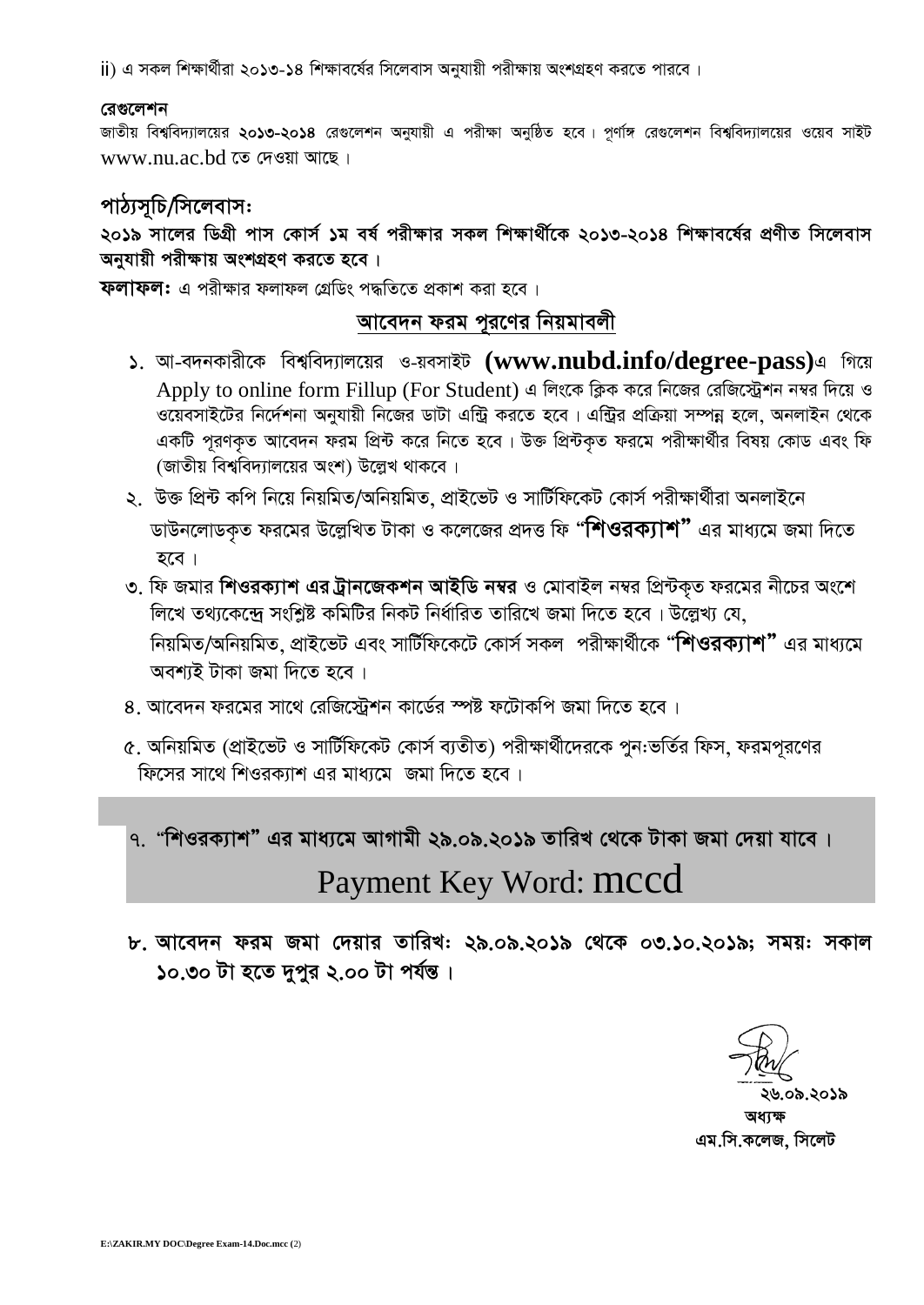# <u>২০১৯ সালের ডিগ্রী (পাস) ও সার্টিফিকেট কোর্স ১ম বর্ষ পরীক্ষার নিয়মিত/অনিয়মিত, মানোন্নয়ন ও</u><br>প্রাইভেট পরীক্ষার্থীদের প্রদেয় ফি

| পরীক্ষার্থীর গ্রুপ                                            | পরীক্ষার্থীর ধরণ এবং                                          | জাতীয়                   | কলেজের        | শিওর           |  |  |
|---------------------------------------------------------------|---------------------------------------------------------------|--------------------------|---------------|----------------|--|--|
|                                                               | শিক্ষাবর্ষ                                                    | বিশ্ববিদ্যালয়েরে        | অংশ           | ক্যাশ এ        |  |  |
|                                                               |                                                               | অংশ                      |               | মোট            |  |  |
|                                                               |                                                               | (অনলাইনে                 |               | প্ৰদেয় ফি     |  |  |
|                                                               |                                                               | পুরণকৃত ফরমে             |               |                |  |  |
|                                                               |                                                               | উল্লেখিত টাকার           |               |                |  |  |
|                                                               |                                                               | পরিমান)                  |               |                |  |  |
| বি.এ/বি.এস.এস/বি.এসসি                                         | নিয়মিত (২০১৮-১৯)                                             | $b$ 00/-                 | $\alpha$ oo/- | ১৩০০/-         |  |  |
| যে সকল শিক্ষার্থী পূর্বে ফরমপূরণ করেনি (অনিয়মিত পুন:ভর্তিসহ) |                                                               |                          |               |                |  |  |
| বি.এ/বি.এস.এস                                                 | $(2058-59, 2059-56)$                                          | $\mathcal{V}^{\text{2}}$ | ৫০০+২২৫৩      | ৩৮৫৩/-         |  |  |
| বি.এসসি                                                       | $(2058-59, 2059-56)$                                          | $\mathcal{V}^{\text{2}}$ | $0005 + 000$  | ৩৯৫৩/-         |  |  |
|                                                               | যে সকল শিক্ষার্থী পূর্বে ফরমপূরণ করেছে (অনিয়মিত পুন:ভর্তিসহ) |                          |               |                |  |  |
|                                                               | ৭ পত্র                                                        | $5000/-$                 | ৫০০+২২৫৩      | ৩৭৫৩/-         |  |  |
|                                                               |                                                               |                          |               |                |  |  |
|                                                               | ৬ পত্ৰ                                                        | ৯০০/-                    | ৫০০+২২৫৩      | ৩৬৫৩/-         |  |  |
| বি. এ/বি.এস.এস                                                | ৫ পত্র                                                        | $b$ oo/-                 | ৫০০+২২৫৩      | ৩৫৫৩/-         |  |  |
| $(2058-59, 2059-56)$                                          | ৪ পত্র                                                        | $900/-$                  | ৫০০+২২৫৩      | ৩৪৫৩/-         |  |  |
|                                                               | ৩ পত্র                                                        | ৬০০/-                    | ৫০০+২২৫৩      | ৩৩৫৩/-         |  |  |
|                                                               | ২ পত্ৰ                                                        | $\alpha$ oo/-            | ৫০০+২২৫৩      | ৩২৫৩/-         |  |  |
|                                                               | ১ পত্র                                                        | $800/-$                  | ৫০০+২২৫৩      | ৩১৫৩/-         |  |  |
|                                                               | ৭ পত্ৰ                                                        | ১০০০/-                   | ৫০০+২৩৫৩      | ৩৮৫৩/-         |  |  |
|                                                               | ৬ পত্ৰ                                                        | ৯০০/-                    | ৫০০+২৩৫৩      | ৩৭৫৩/-         |  |  |
| বি.এসসি                                                       | ৫ পত্ৰ                                                        | $b$ oo/-                 | ৫০০+২৩৫৩      | ৩৬৫৩/-         |  |  |
| $(2058-59, 2059-56)$                                          | ৪ পত্র                                                        | $900/-$                  | ৫০০+২৩৫৩      | ৩৫৫৩/-         |  |  |
|                                                               | ৩ পত্র                                                        | ৬০০/-                    | ৫০০+২৩৫৩      | ৩৪৫৩/-         |  |  |
|                                                               | ২ পত্ৰ                                                        | $\alpha$ oo/-            | ৫০০+২৩৫৩      | ৩৩৫৩/-         |  |  |
|                                                               | ১ পত্ৰ                                                        | $800/-$                  | ৫০০+২৩৫৩      | ৩২৫৩/-         |  |  |
| বি.এ/বি.এস.এস                                                 | প্ৰাইভেট                                                      | $b$ oo/-                 | $900/-$       | ১৫০০/-         |  |  |
| শিক্ষাবর্ষ- ২০১৯                                              |                                                               |                          |               |                |  |  |
| বি.এ/বি.এস.এস/বি.বি.এস                                        |                                                               |                          |               |                |  |  |
| যে সকল শিক্ষাৰ্থী পূৰ্বে ফরম পূরণ করেনি                       | প্ৰাইভেট                                                      | ১১০০/-                   |               | $\delta$ boo/- |  |  |
| শিক্ষাবৰ্ষ- ২০১৮                                              |                                                               |                          | $900/-$       |                |  |  |
|                                                               |                                                               |                          |               |                |  |  |
| বি.এ/বি.এস.এস/বি.বি.এস                                        | ৭ পত্র                                                        | $5000/-$                 | $\alpha$ oo/- | ১৫০০/-         |  |  |
| যে সকল শিক্ষার্থী পূর্বে ফরম পূরণ করেছে                       | ৬ পত্ৰ                                                        | ৯০০/-                    | $\alpha$ oo/- | $\delta$ 00/-  |  |  |